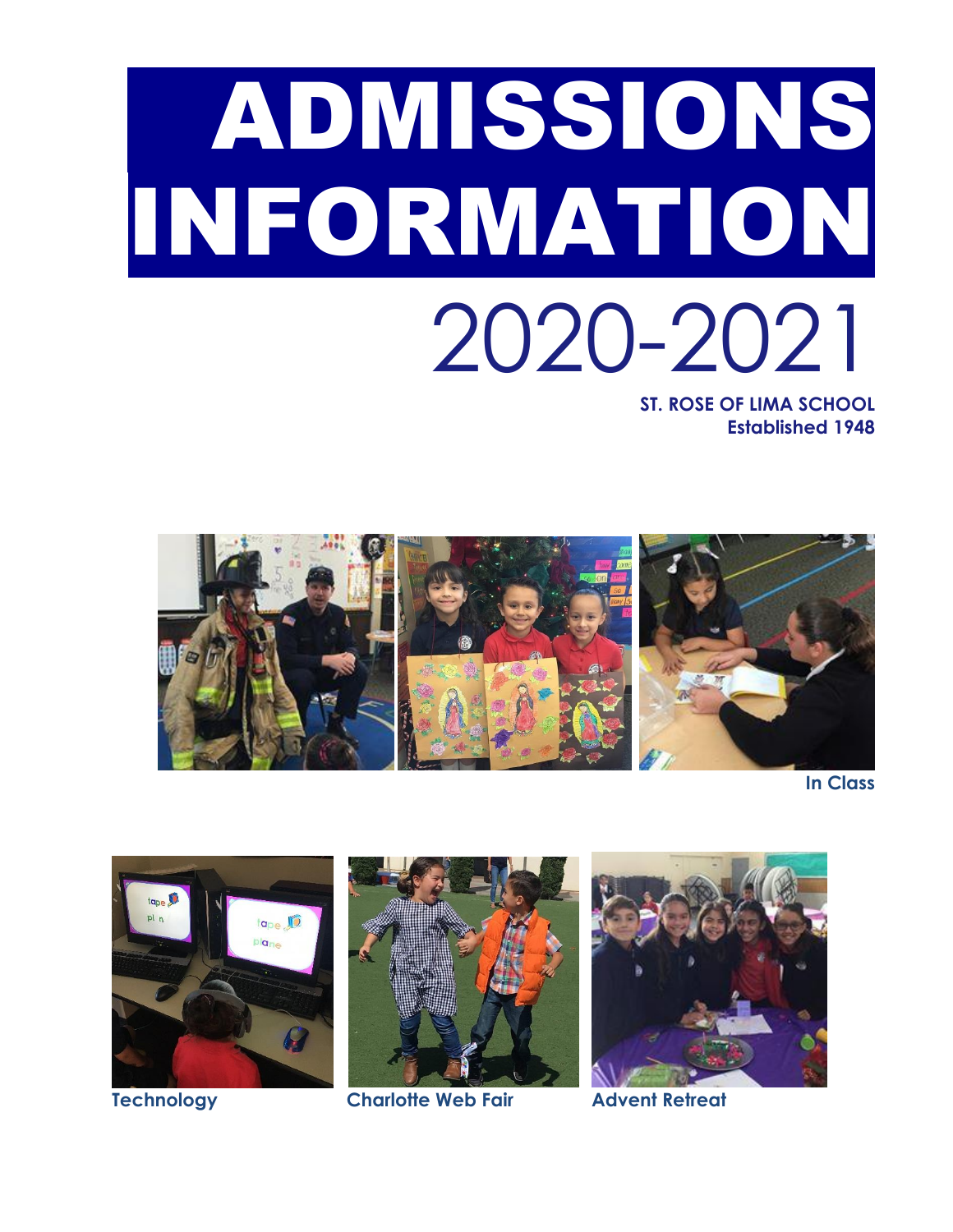

**APPLICATIONS** for the 2020-2021are available from the school office beginning on January 13, 2020 (online as of January 13, 2020). The following items must be presented with the application:

# **Kindergarten and Grade 1 Applicants**:

Pre-school evaluation form – Please submit if your child is attending pre-school or Kindergarten report card Birth Certificate Baptismal Certificate Immunization Record A \$50 application fee for kindergarten and grade one applicants (non-refundable) before February 14, 2020. After February 14, 2020 application fee will be  $$60.$ 

# **Grade 2-8 Applicants**:

Birth Certificate Baptismal Certificate First Communion Certificate for Grades 3-8 Immunization Record Copy of most recent report card for grades 2-8. Standardized test scores Letters of recommendation from prior school

Those children wishing to enter kindergarten must be five years of age by September 1, 2020.

Students wishing to enter grade one must be six years of age by September 1, 2020 (Diocesan Policy).

The number of spaces in all grades, except for kindergarten and grade one, depend on an end of the year decrease in enrollment.

**INTERVIEWS** for new students for kindergarten and grade 1 applicants need to be scheduled with our school office personnel when submitting the application. Incoming kindergarten and grade 1 applicants are evaluated for developmental readiness. All interviewing is done on a one to one basis.

Students/parents applying for grades two through eight will be interviewed by the principal by appointment once all application documents have been received.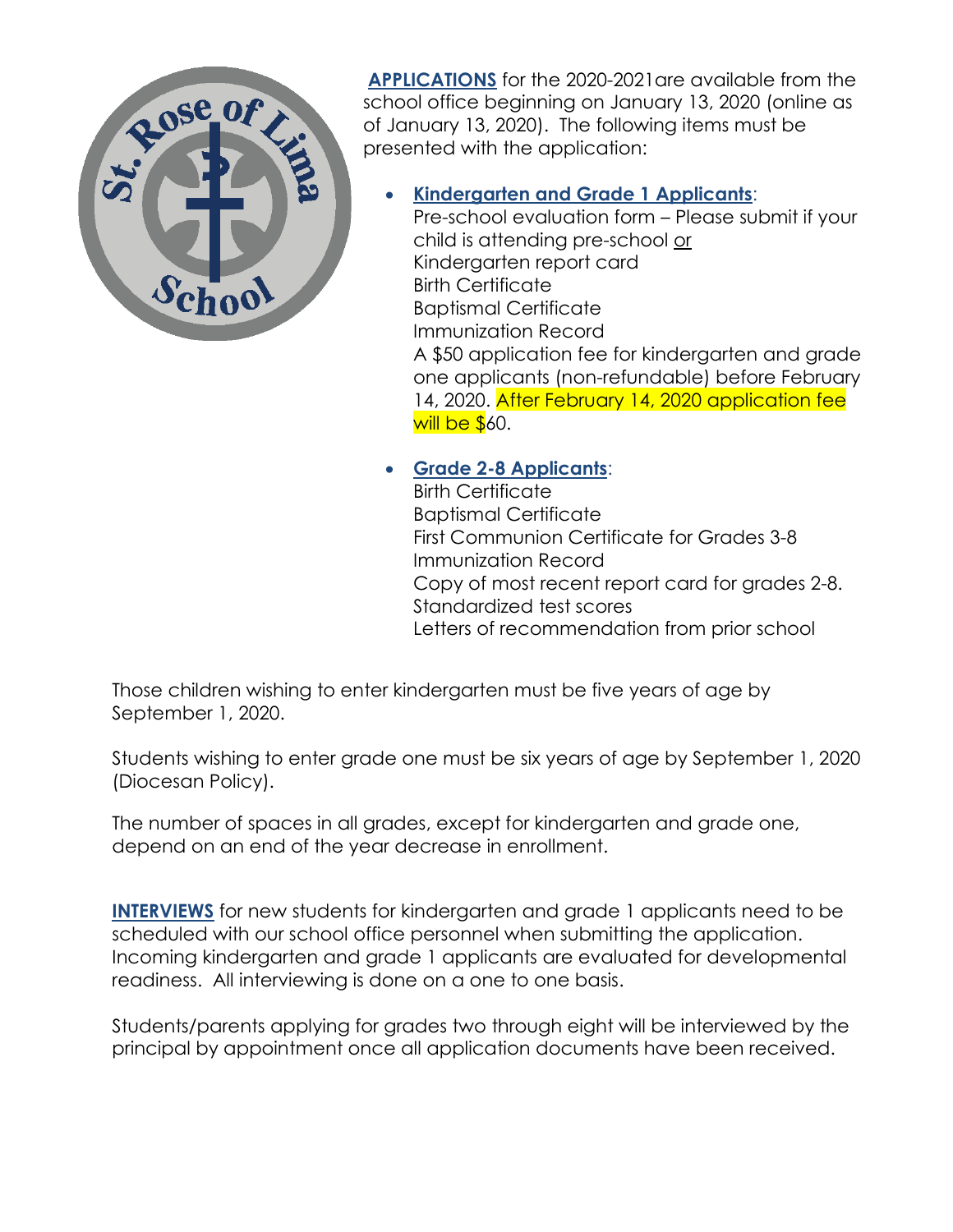**ADMISSION** to St. Rose of Lima School will be determined according to the following criteria:

- Priority 1: Families with siblings already in attendance at St. Rose of Lima School
- Priority 2: Families who are registered and who actively support St. Rose of Lima Church and who regularly attend Mass as verified by the use of church envelopes and who submit their application/registration forms by the required dates.
- Priority 3: Families who are registered and who support Mater Dei Catholic Church in the Otay Ranch area. Parish statement of active participation at Mater Dei must be submitted. For further information call (619) 656-3735 or visit their web site at www.materdeicv.org
- Priority 4: Transferring Catholic school students whose parish of residence is St. Rose of Lima.
- Priority 5: Students of families registered in parishes with no Catholic schools.
- Priority 6: Transferring parish students who previously attended public schools.
- Priority 7: Other students who by their behavior and attitude demonstrate an acceptance of the St. Rose of Lima School philosophy.

**NOTIFICATION OF ACCEPTANCE** for kindergarten and grade one will occur in early March. Kinder and Grade 1 registrations must be received by March 20, 2020, thereafter wait list applicants will be notified. Acceptance for grades 2-8 will occur after student interview with principal. Grades 2-8 registrations will take place as soon as space is available.

**ENROLLMENT ACCEPTANCE** at St. Rose of Lima School commits each family to the following:

- 1. Tuition is to be paid through the FACTS Tuition Management Program.
- 2. The registration fee for the 2020-2021 school year is \$300 for the first child and \$190 for each additional child will be paid through FACTS.
- 3. Support of the school's Scrip Program.
- 4. Support of all school fundraisers and fulfilling service hours (minimum of 30 hours of service).
- 5. Cooperate with and support the pastor, principal, faculty, staff and general policies set forth by St. Rose of Lima School and the Diocese of San Diego.

Continuance at St. Rose of Lima School is based on fulfillment of the above stipulations. If there are problems meeting any of these requirements, prompt communication with the school is necessary.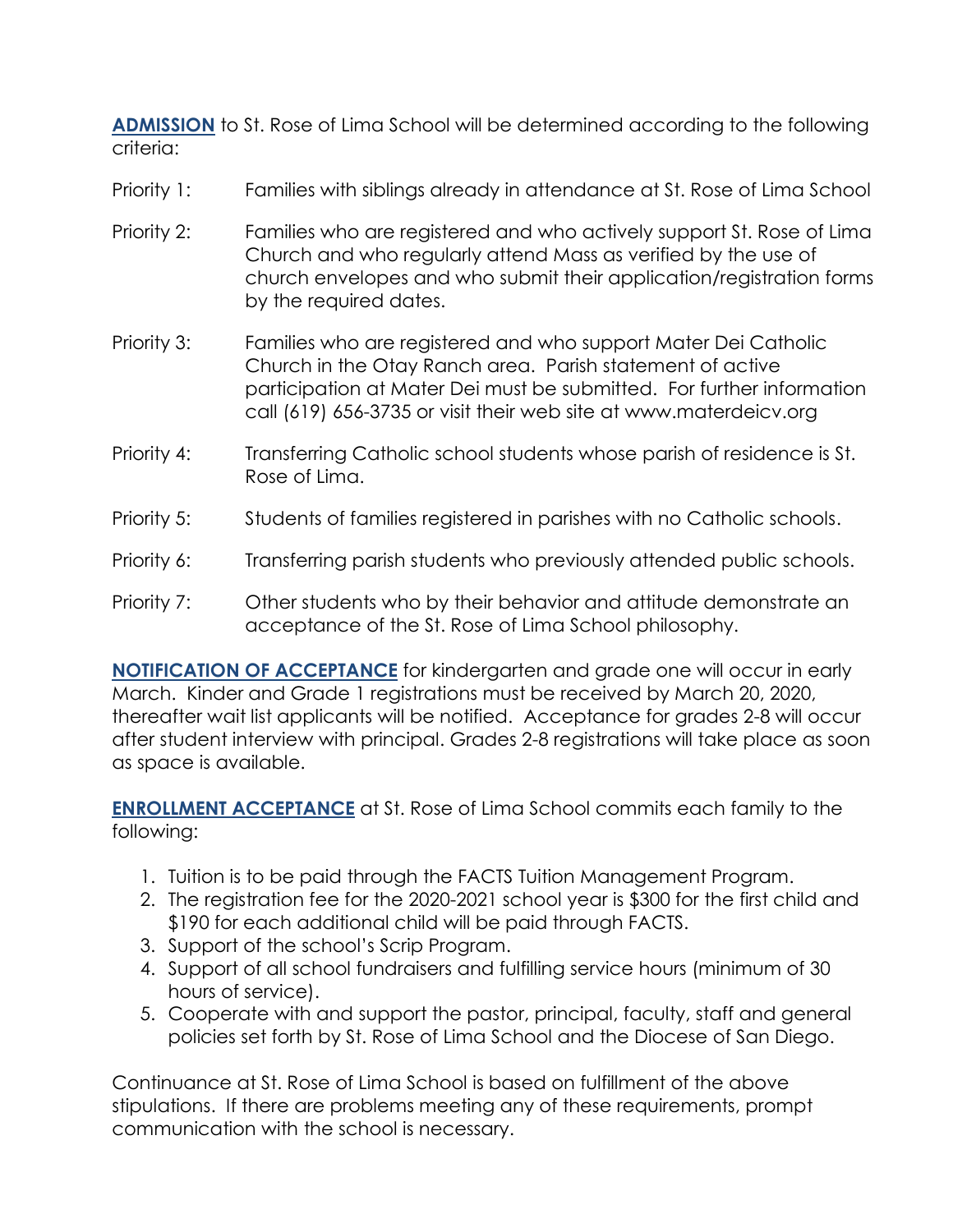## **TUITION POLICY**

The tuition rate for the current school year 2019-2020 is as follows. **New rates for 2020-2021 will be released in March 2020.**

| <b>TUITION RATES</b>               | <b>ACTIVE</b><br><b>REGISTERED</b><br><b>PARISHIONERS</b> | <b>OUT OF PARISH</b><br>OR NON-PARISH<br><b>SUPPORTING</b> |
|------------------------------------|-----------------------------------------------------------|------------------------------------------------------------|
|                                    | Year                                                      | Year                                                       |
| One Child<br>Additional Child(ren) | 5,880<br>4,410                                            | 6,600<br>6,600                                             |

## **Payment Plans**

St. Rose of Lima offers the following payment plan options for parents.

The full tuition balance is due by July 31, 2020 unless you elect to participate in one of the installment payment plan options offered through FACTS Tuition Management.

- One time full payment, if received by June 30, 2020 will be granted a 2% discount. Any one-time payment must be done electronically, at no cost to the family, through the FACTS Tuition Management Company. If the one-time payment will not be made by July 31, 2020, then one of the following payment plans must be set-up with FACTS the same week that the registration fee is paid.
- Two Installments—One-half of the balance will be deducted in June, 2020. The remaining half of the balance will be deducted in December, 2020. FACTS will charge the annual processing fee.
- Ten to Twelve month Installments—You may opt for monthly payments. Payments will begin in June 2020 and end either in March, April or May, 2021.

If you have any questions about the tuition payment plan options, please contact our school office at (619)422-1121.

St. Rose of Lima School is a non-profit organization. Our school budget serves to cover the actual cost of educating your child/ren. We do not have a tuition endowment fund. As such, tuition assistance is only offered for active registered parish families through Fiat's Blessing Our Future Campaign. The application period is January 2, 2020 through February 28, 2020. Notification of awards will be sent at the end of March 2020.